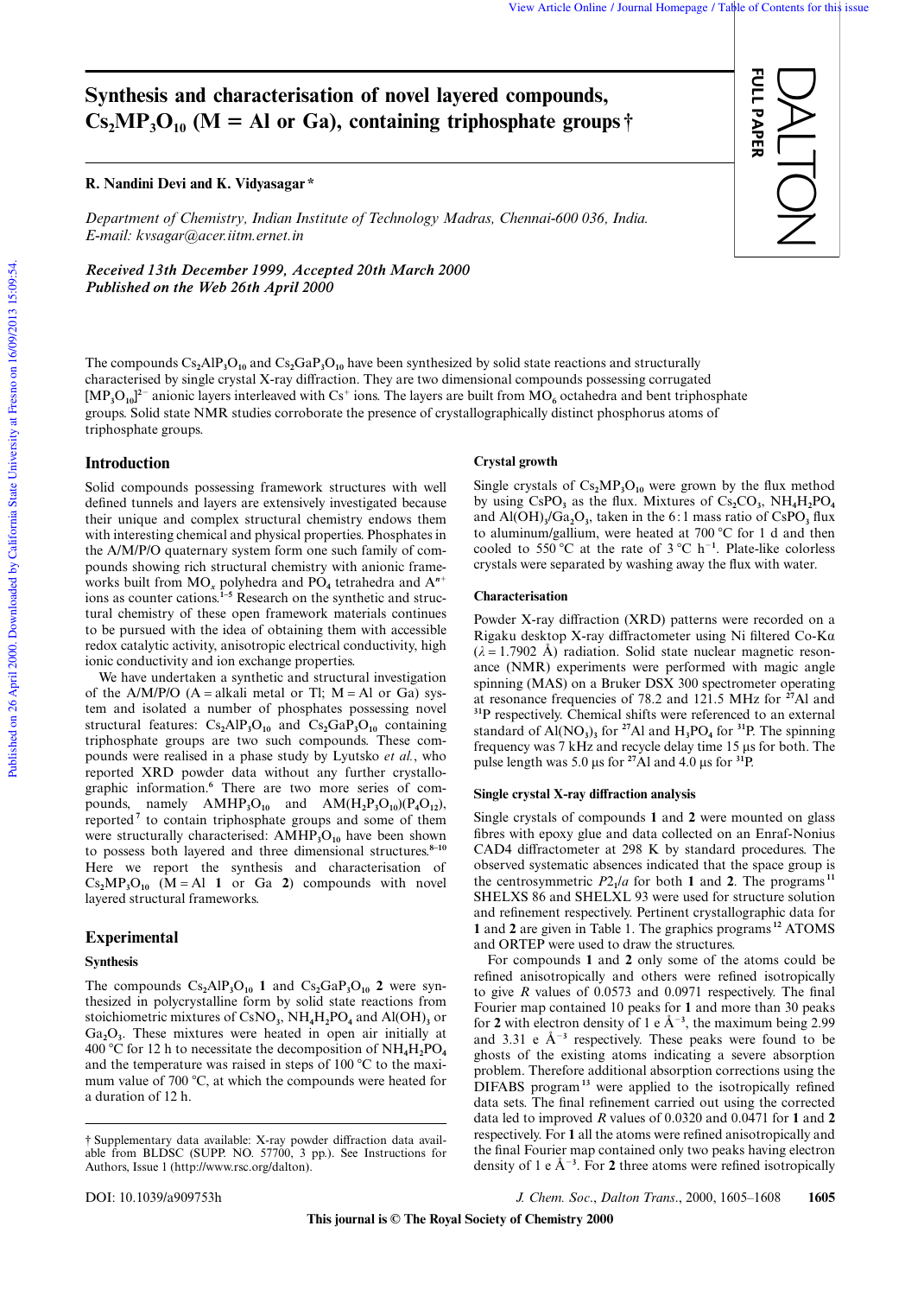**Table 1** Crystallographic data for compounds **1** and **2**

| Formula                                 | AlCs <sub>2</sub> O <sub>10</sub> P <sub>3</sub> 1 | $Cs$ <sub>5</sub> GaO <sub>10</sub> P <sub>3</sub> 2 |
|-----------------------------------------|----------------------------------------------------|------------------------------------------------------|
| M                                       | 545.64                                             | 588.39                                               |
| Crystal system                          | Monoclinic                                         | Monoclinic                                           |
| Space group                             | P2 <sub>1</sub> /a                                 | P2 <sub>1</sub> /a                                   |
| aΙĂ                                     | 9.420(4)                                           | 9.494(6)                                             |
| ЫĂ                                      | 9.016(3)                                           | 9.016(9)                                             |
| $c/\AA$                                 | 12.258(2)                                          | 12.290(32)                                           |
| $\beta$ /°                              | 94.88(3)                                           | 94.97(30)                                            |
| $U/\AA$ <sup>3</sup> ; Z                | $1037.3(6)$ ; 4                                    | $1048.0(3)$ ; 4                                      |
| $\mu(Mo-K\alpha)/mm^{-1}$               | 7.190                                              | 9.935                                                |
| Total reflections                       | 1810                                               | 1838                                                 |
| Independent reflections $(R_{\rm int})$ | 1795 (0.0327)                                      | 1838 (0.0552)                                        |
| R                                       | 0.0320                                             | 0.0471                                               |
| $R_{\rm w}$                             | 0.0777                                             | 0.1282                                               |
|                                         |                                                    |                                                      |



**Fig. 1** Polyhedral representation of the unit cell of  $Cs_2AlP_3O_{10}$  **1** viewed along the  $a$  axis; filled circles represent  $Cs^+$  ions.

and the Fourier difference map was significantly better with only 13 peaks having electron density of 1 to  $1.5 e \text{ Å}^{-3}$ . However, the chemical structures are accurate and not affected by the absorption problem and the correction applied to the data sets.

CCDC reference number 186/1907.

See http://www.rsc.org/suppdata/dt/a9/a909753h/ for crystallographic files in .cif format.

# **Results and discussion**

The two compounds  $Cs_2AlP_3O_{10}$  **1** and  $Cs_2GaP_3O_{10}$  **2** could be synthesized not only as powders by solid state reactions but also grown as single crystals using CsPO<sub>3</sub> as flux. However, the corresponding indium analogue could not be prepared. X-Ray powder diffraction patterns (available as supplementary data) of the polycrystalline samples of these two isostructural compounds are similar and compare well with those simulated by the program**<sup>14</sup>** LAZY PULVERIX based on the crystallographic data, confirming them to be monophasic.

Both **1** and **2** are two dimensional compounds possessing  $[MP<sub>3</sub>O<sub>10</sub>]<sup>2–</sup>$  anionic layers interleaved with  $Cs<sup>+</sup>$  ions as shown in the unit cell diagram (Fig. 1). These layers are highly corrugated and perpendicular to the *c* axis. The  $[MP_3O_{10}]^2$ <sup>-</sup> anion, as





**Fig. 2** Polyhedral representation of  $[AlP_3O_{10}]^2$  layer viewed perpendicularly.



Fig. 3 An ORTEP plot of the corner connection of the  $AIO<sub>6</sub>$ octahedron with the  $P_3O_{10}$  triphosphate group in  $Cs_2AlP_3O_{10}$  **1**, showing the atom labelling scheme (50% thermal ellipsoids).

shown in Fig. 2, is built from corner connections of MO**<sup>6</sup>** octahedra with  $P_3O_{10}^{5}$  triphosphate groups. Each MO<sub>6</sub> octahedron is connected to three triphosphate groups, with one of them capping one triangular face and the other two being connected in bidentate and monodentate fashion. Each P<sub>3</sub>O<sub>10</sub> is thus connected to three  $MO_6$  octahedra. These layers have eight sided windows, formed by edges of alternating four MO<sub>6</sub> octahedra and four PO**<sup>4</sup>** tetrahedra. It is near these windows that the layers have corrugated folds in which the crystallographically distinct cesium atoms, Cs(2), reside. The other cesium atoms Cs(1) occupy the interlayer region.

Crystallographically distinct three phosphorus and ten oxygen atoms constitute the triphosphate chain. The middle  $P(2)O_4$  tetrahedron is connected to the terminal ones,  $P(1)O_4$ and  $P(3)O_4$ , through  $O(4)$  and  $O(5)$  bridging oxygen atoms respectively. The  $P(1)O<sub>4</sub>$  tetrahedron shares its other three corners with  $MO_6$  octahedra, whereas  $P(2)O_4$  and  $P(3)O_4$  tetrahedra share only one and two corners respectively. As shown in Fig. 3, M is octahedrally co-ordinated and the  $P_3O_{10}$  group caps one of its triangular faces, through three oxygen atoms, O(2),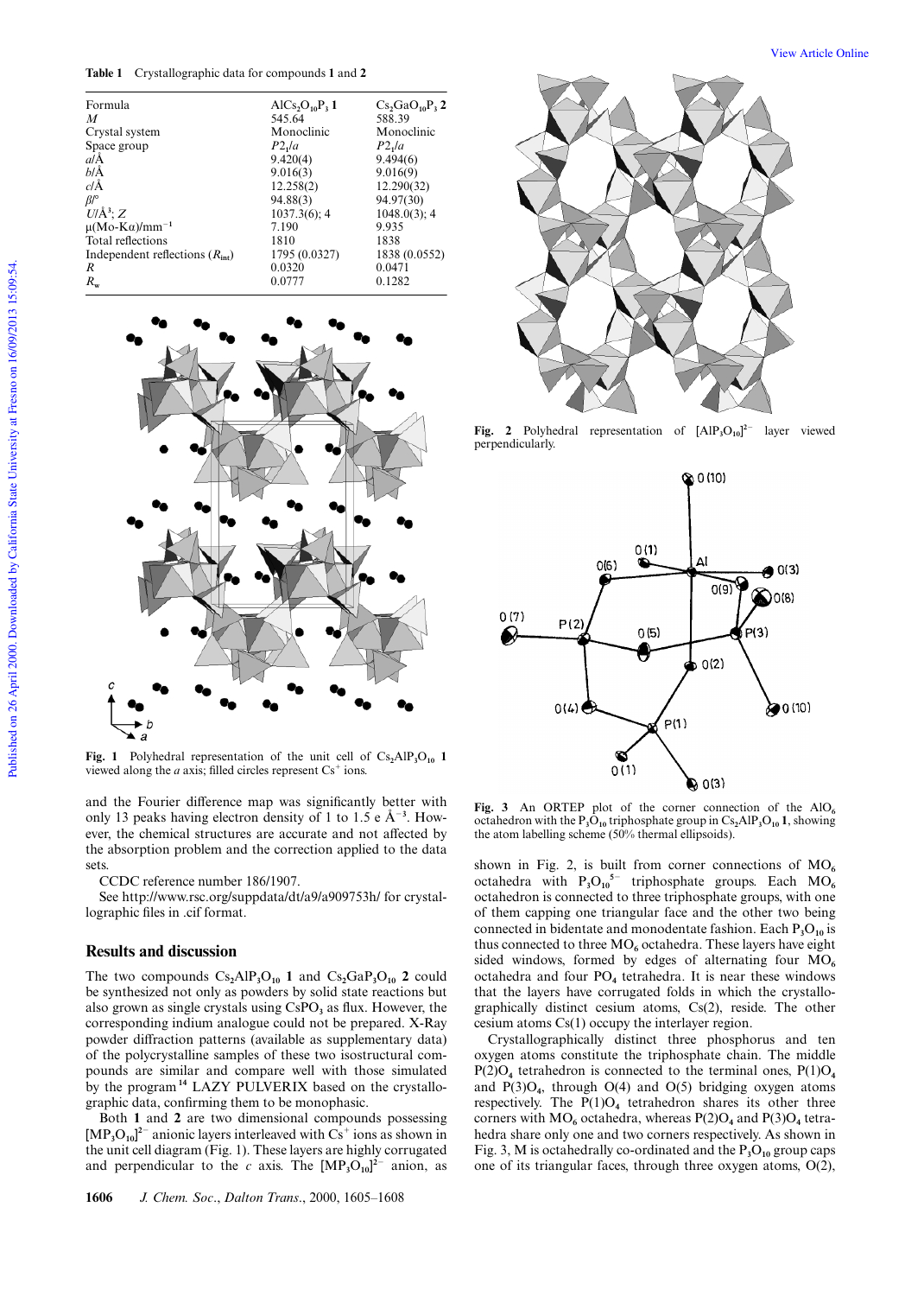|                                        | $Cs_2AlP_3O_{10}$ 1         |                       |                       |           |                        |              |                       |                      |                      |  |
|----------------------------------------|-----------------------------|-----------------------|-----------------------|-----------|------------------------|--------------|-----------------------|----------------------|----------------------|--|
| PO <sub>4</sub> tetrahedra             |                             |                       |                       |           |                        |              |                       |                      |                      |  |
|                                        | P(1)                        | O(1)                  | O(2)                  |           | O(3)                   |              | O(4)                  |                      |                      |  |
|                                        | O(1)                        | 1.495(5)              | 2.554(7)              |           | 2.448(7)               |              | 2.464(7)              |                      |                      |  |
|                                        | O(2)                        | 116.3(3)              | 1.511(5)              |           | 2.544(7)               |              | 2.510(7)              |                      |                      |  |
|                                        | O(3)                        | 108.8(3)              | 114.4(3)              |           | 1.516(5)               |              | 2.507(7)              |                      |                      |  |
|                                        | O(4)                        | 104.2(3)              | 106.2(3)              |           | 105.8(3)               |              | 1.625(5)              |                      |                      |  |
|                                        | P(2)<br>O(7)                | O(7)<br>1.475(6)      | O(6)                  |           | O(5)<br>2.501(8)       |              | O(4)<br>2.488(8)      |                      |                      |  |
|                                        | O(6)                        | 116.9(3)              | 2.537(7)<br>1.503(5)  |           | 2.516(7)               |              | 2.495(7)              |                      |                      |  |
|                                        | O(5)                        | 110.1(3)              | 109.6(3)              |           | 1.576(5)               |              | 2.507(8)              |                      |                      |  |
|                                        | O(4)                        | 108.0(3)              | 107.1(3)              |           | 104.3(3)               |              | 1.599(5)              |                      |                      |  |
|                                        | P(3)                        | O(8)                  | O(9)                  |           | O(10)                  |              | O(5)                  |                      |                      |  |
|                                        | O(8)                        | 1.475(6)              | 2.526(7)              |           | 2.510(8)               |              | 2.475(8)              |                      |                      |  |
|                                        | O(9)<br>O(10)               | 115.2(3)<br>113.8(3)  | 1.516(5)<br>110.7(3)  |           | 2.499(7)<br>1.522(5)   |              | 2.533(7)<br>2.524(7)  |                      |                      |  |
|                                        | O(5)                        | 104.6(3)              | 106.2(3)              |           | 105.4(3)               |              | 1.651(5)              |                      |                      |  |
|                                        |                             |                       |                       |           |                        |              |                       |                      |                      |  |
|                                        | AIO <sub>6</sub> octahedron |                       |                       |           |                        |              |                       |                      |                      |  |
|                                        | Al                          | O(10)                 | O(3)                  |           | O(9)                   |              | O(1)                  | O(2)                 | O(6)                 |  |
|                                        | O(10)                       | 1.851(6)              | 2.752(8)              |           | 2.695(7)               |              | 2.599(7)              | 3.317(7)             | 2.659(7)             |  |
|                                        | O(3)<br>O(9)                | 95.3(2)<br>92.2(2)    | 1.872(6)<br>90.8(2)   |           | 2.678(7)<br>1.888(5)   |              | 2.723(7)              | 2.603(7)<br>2.712(7) | 2.680(7)             |  |
|                                        | O(1)                        | 87.8(2)               | 92.5(2)               |           | 176.7(3)               |              | 1.898(5)              | 2.694(7)             | 2.667(7)             |  |
|                                        | O(2)                        | 176.8(2)              | 86.3(2)               |           | 90.5(2)                |              | 89.4(2)               | 1.932(5)             | 2.726(7)             |  |
|                                        | O(6)                        | 89.0(2)               | 175.7(2)              |           | 88.8(2)                |              | 87.9(2)               | 89.4(2)              | 1.943(5)             |  |
|                                        | Cs(1)                       |                       |                       |           |                        | Cs(2)        |                       |                      |                      |  |
|                                        | O(7)                        | 2.990(5)              | O(6)                  | 3.284(5)  |                        | O(4)         | 3.080(5)              | O(2)                 | 3.226(5)             |  |
|                                        | O(8)                        | 3.031(6)              | O(8)                  | 3.373(6)  |                        | O(1)         | 3.085(5)              | O(9)                 | 3.366(5)             |  |
|                                        | O(8)                        | 3.035(6)              | O(10)                 | 3.585(6)  |                        | O(10)        | 3.157(5)              | O(6)                 | 3.455(5)             |  |
|                                        | O(5)                        | 3.127(5)              |                       |           |                        | O(3)         | 3.162(5)              | O(4)                 | 3.548(5)             |  |
|                                        |                             |                       |                       |           |                        | O(7)         | 3.208(6)              | O(3)                 | 3.578(5)             |  |
|                                        | $Cs2GaP3O102$               |                       |                       |           |                        |              |                       |                      |                      |  |
|                                        |                             |                       |                       |           |                        |              |                       |                      |                      |  |
|                                        | PO <sub>4</sub> tetrahedra  |                       |                       |           |                        |              |                       |                      |                      |  |
|                                        | P(1)<br>O(1)                | O(1)<br>1.512(8)      | O(2)<br>2.549(10)     |           | O(3)<br>2.463(10)      |              | O(4)<br>2.456(11)     |                      |                      |  |
|                                        | O(2)                        | 114.8(4)              | 1.513(6)              |           | 2.534(8)               |              | 2.507(10)             |                      |                      |  |
|                                        | O(3)                        | 108.9(4)              | 113.6(4)              |           | 1.514(7)               |              | 2.507(7)              |                      |                      |  |
|                                        | O(4)                        | 104.2(4)              | 107.3(4)              |           | 107.2(4)               |              | 1.599(8)              |                      |                      |  |
|                                        | P(2)                        | O(7)                  | O(6)                  |           | O(5)                   |              | O(4)                  |                      |                      |  |
|                                        | O(7)<br>O(6)                | 1.490(8)<br>118.4(4)  | 2.576(10)<br>1.510(6) |           | 2.521(10)<br>2.543(10) |              | 2.527(11)<br>2.530(9) |                      |                      |  |
|                                        | O(5)                        | 109.2(4)              | 109.6(4)              |           | 1.602(8)               |              | 2.567(12)             |                      |                      |  |
|                                        | O(4)                        | 107.5(4)              | 106.7(4)              |           | 104.6(4)               |              | 1.642(8)              |                      |                      |  |
|                                        | P(3)                        | O(8)                  | O(9)                  |           | O(10)                  |              | O(5)                  |                      |                      |  |
|                                        | O(8)                        | 1.497(9)              | 2.479(13)             |           | 2.573(11)              |              | 2.467(11)             |                      |                      |  |
|                                        | O(9)<br>O(10)               | 111.9(5)<br>116.3(4)  | 1.495(8)<br>112.1(4)  |           | 2.512(9)<br>1.532(6)   |              | 2.477(10)<br>2.559(9) |                      |                      |  |
|                                        | O(5)                        | 103.6(5)              | 104.3(4)              |           | 107.4(4)               |              | 1.641(8)              |                      |                      |  |
|                                        |                             |                       |                       |           |                        |              |                       |                      |                      |  |
| $GaO6$ octahedron                      |                             |                       |                       |           |                        |              |                       |                      |                      |  |
|                                        | Ga<br>O(9)                  | O(9)<br>1.903(8)      | O(10)<br>2.719(9)     |           | O(1)                   |              | O(3)<br>2.843(11)     | O(6)<br>2.708(9)     | O(2)                 |  |
|                                        | O(10)                       | 90.9(3)               | 1.913(7)              |           | 2.682(12)              |              | 2.730(11)             | 2.719(10)            | 2.788(11)            |  |
|                                        | O(1)                        | 88.8(3)               | 176.2(3)              |           | 1.929(8)               |              | 2.789(10)             | 2.686(11)            | 2.751(9)             |  |
|                                        | O(3)                        | 96.1(3)               | 90.9(3)               |           | 92.9(3)                |              | 1.919(7)              |                      | 2.647(9)             |  |
|                                        | O(6)                        | 88.8(3)               | 89.0(3)               |           | 87.2(3)                |              | 175.0(3)              | 1.965(7)             | 2.793(11)            |  |
| O(2)<br>177.6(3)<br>91.1(3)<br>89.1(3) |                             |                       |                       |           |                        | 85.2(3)      | 89.8(3)               | 1.991(7)             |                      |  |
|                                        | Cs(1)                       |                       |                       |           |                        | Cs(2)        |                       |                      |                      |  |
|                                        | O(7)                        | 2.957(8)              | O(6)                  | 3.265(10) |                        | O(4)         | 3.089(6)              | O(2)                 | 3.254(9)             |  |
|                                        | O(8)                        | 3.009(8)              | O(8)                  | 3.251(9)  |                        | O(1)         | 3.102(7)              | O(10)                | 3.378(7)             |  |
|                                        | O(8)<br>O(5)                | 3.081(9)<br>3.129(11) | O(9)                  | 3.500(10) |                        | O(9)<br>O(3) | 3.187(8)<br>3.203(10) | O(6)<br>O(4)         | 3.451(8)<br>3.513(8) |  |
|                                        |                             |                       |                       |           |                        | O(7)         | 3.250(9)              | O(3)                 | 3.521(8)             |  |
|                                        |                             |                       |                       |           |                        |              |                       |                      |                      |  |

 $O(6)$  and  $O(9)$ , one from each  $PO_4$  tetrahedron. The  $P_3O_{10}$ group is connected also to another octahedron through O(3) and O(10) of terminal phosphate groups in bidentate fashion and yet another octahedron through O(1).

long (>1.9 Å) *cis* bonds, Al–O(2) and Al–O(6), and four short  $(\leq 1.9 \text{ Å})$  (Table 2) bonds and thus aluminium is displaced from its best centre **<sup>15</sup>** by 0.006 Å away from O(2) and O(6) atoms that form an edge of the capped triangular face. The O–Al–O bond angles deviate from the ideal value of  $90^{\circ}$  by as much as 5.3°.

In compound 1, the  $AIO<sub>6</sub>$  octahedron is distorted with two

*J. Chem. Soc*., *Dalton Trans*., 2000, 1605–1608 **1607**